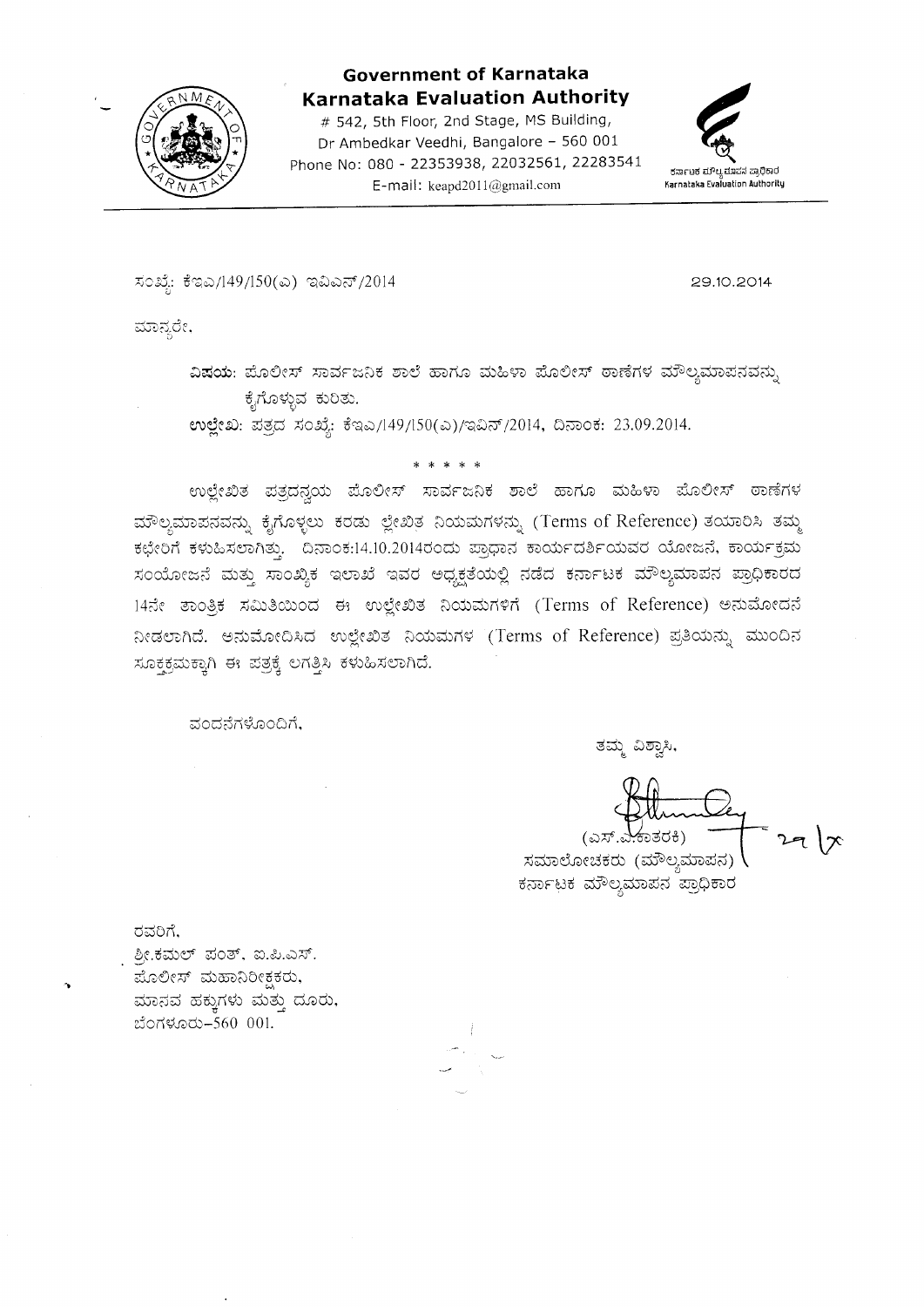# TERMS OF REFERENCE FOR THE EXTERNAL EVALUATION OF FUNCTIONING OF ALL WOMEN POLICE STATIONS IN KARNATAKA

#### l. Title of the study:

The title of the study is "Functioning of All Women Police Stations in Karnataka".

#### 2. Background Information:

In India, Delhi has the oldest and longest history of policing through the institution of "Kotwal". Malikul lJmara Faqruddin is said to have been the first *Kotwal* of Delhi in 1237 AD when he was 40 years of age. He was a man of great integrity. When some Turkish nobles requested him to get Balban's order confiscating their estates withdrawn by payment of a bribe, he is recorded to have said "My words will carry no weight if  $I$  accept any bribe from  $\gamma \circ u$ ".

In Karnataka, Diwan Purnaiah is credited with starting the "Kandachar or Taluk Peon" system in Police, after the neglect and decline of village police institution. It was in 1834 by a "*Hukumname*" that they were made exclusively Police Peons, though employed in rotation for collection of revenue.

The first All Women Police Station (AWPS) of the country was inaugurated on October 27, 1973 in Calicut by the then Prime Minister of India, Mrs. Indira Gandhi. This was believed to be successful, and was followed by opening two more AWPS in Trivandrum and Cochin.

Against a back drop of rising crime against women in the late 1980s, particularly crime associated with the dowry practice, in Tamilnadu the Police commission undertook a detailed study of the role of woman police officers. While it stated that policewoman are "an integral part of the force requiring no concessions or special status" it noted that female victims generally prefer to confide in crimes against women and recommended the setting up of a few all-women police stations, as a stop gap arrangement until the number of police woman in the force increased to permit each police station to have its full complement of woman.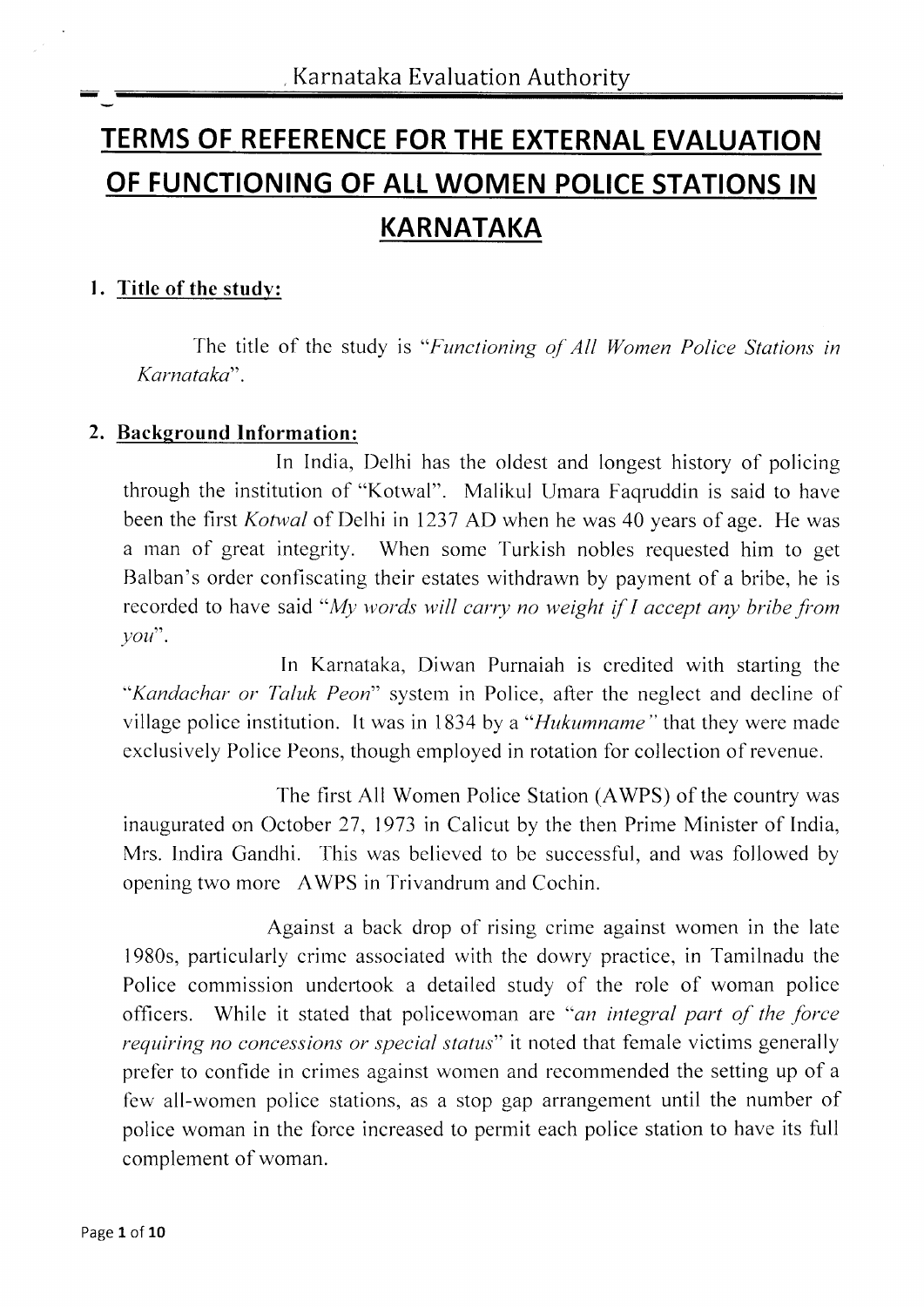The report was generally welcome, but police women themselves were not entirely happy with the proposed all women police stations. They had the following apprehensions in support of their displeasure -

- 1. There will be a tendency in the department to treat all-women stations with condescension and accord them second class status.
- 2. Segregated all-women police stations run the risk of isolation and lack of cooperation from other sections of the police.
- 3. Jurisdictional police stations will wash their hands of all crimes involving women and generally minimize the gravity of those offences.

Notwithstanding the apprehensions, Tamilnadu went ahead with opening AWPS in a big way, so much so that it has the maximum number of AWPS in the Country. As on 01.01.2013, the number of AWPS in the country is as follows-

| Sl.No.         | <b>State/Union Territory</b> | Number of All Women<br><b>Police Stations</b> |
|----------------|------------------------------|-----------------------------------------------|
| 1              | Andhra Pradesh               | 32                                            |
| $\overline{2}$ | Assam                        |                                               |
| $\overline{3}$ | <b>Bihar</b>                 |                                               |
| $\overline{4}$ | Chhattisgarh                 | 40                                            |
| 5              | Goa                          | 4                                             |
| 6              | Gujarat                      |                                               |
| 7              | Haryana                      | 32                                            |
| 8              | Jammu Kashmir                | $\overline{2}$                                |
| 9              | Jharkhand                    | $\overline{2}$                                |
| 10             | Karnataka                    | 22                                            |
| 11             | Kerala                       | 10                                            |
| 12             | Madhya Pradesh               | $\overline{4}$                                |
| 13             | Manipur                      | 9                                             |
| 14             | Meghalaya                    | 9                                             |
| 15             | Odisha                       | $\overline{7}$                                |
| 16             | Punjab                       | 6                                             |
| 17             | Rajasthan                    | $\overline{\overline{1}}$                     |
| 18             | Tamilnadu                    | 29                                            |
| 19             | Tripura                      | 196                                           |
| 20             | <b>Uttar Pradesh</b>         | $\overline{2}$                                |
| 21             | Uttarakhand                  | 71                                            |
| 22             |                              | $\overline{2}$                                |
| 23             | West Bengal                  | 10                                            |
| 24             | Dadra & Nagar Haveli         | 1                                             |
| $\sim$         | Puducherry                   | 3                                             |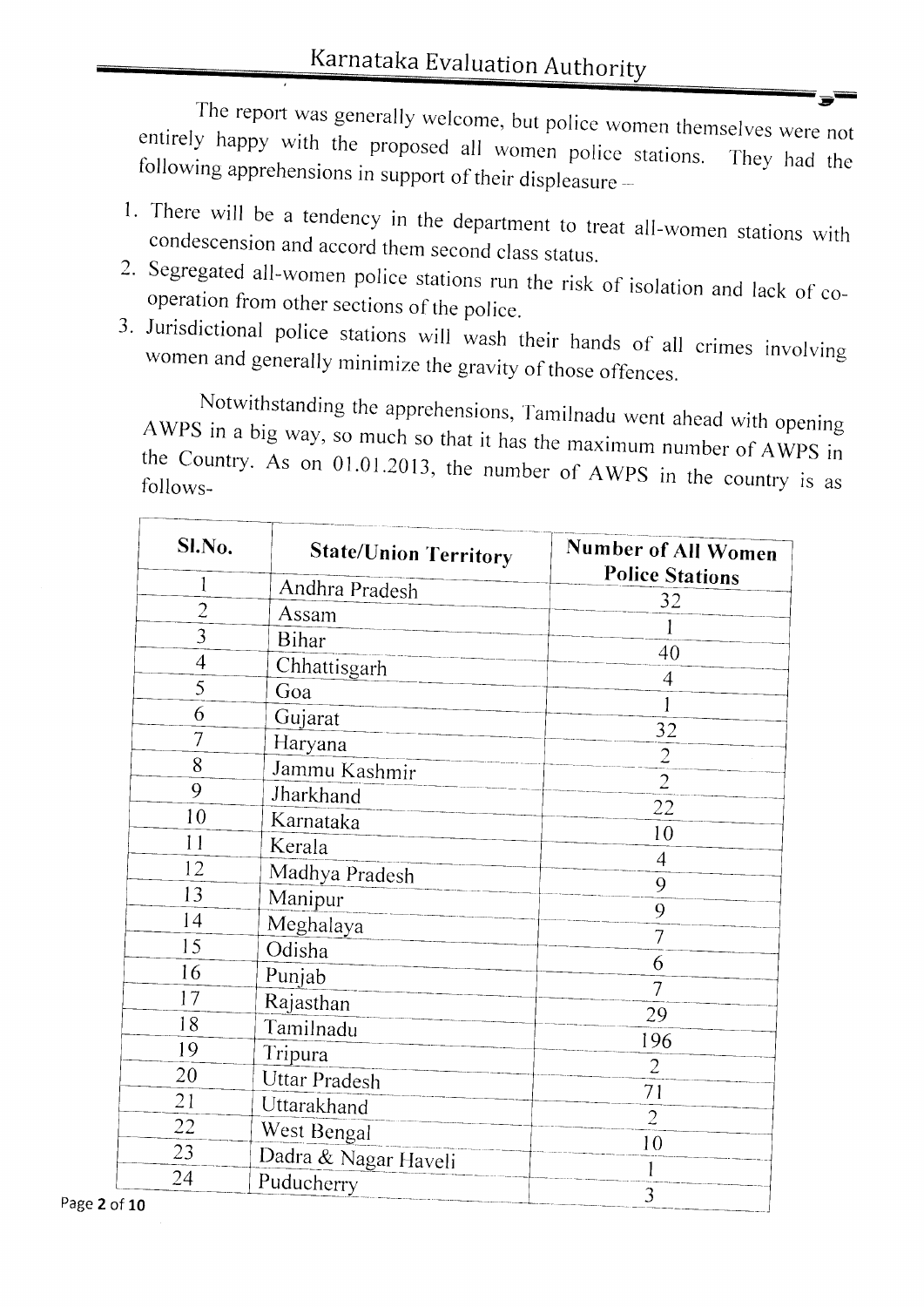### Karnataka Evaluation Authority <sup>q</sup>

| 502<br>____<br>___ |
|--------------------|
|                    |

Home Department started recruiting Women Police as a social reform measure. Their services were considered essential for escorting female Jail inrnates from one place to another and keeping them safely, questioning the \\'omen suspects and crirninals. Cases of Immoral Traffic prevision Act <sup>1986</sup> and further proceedings were also to be done before women police only. The services of women police are essential for handling women crowds during political functions, Satyagrahas, Market days, festivals etc.

To protect women from the violence and exploitation the State Government had targeted to open at least one women police station in each district. The first AWPS was started in Halsoor Gate in Bangalore urban district. Later, AWPS were started in Mysore, Hubli-Dharwad and Mangalore on 10.02.1994 and in Gulbarga, Belgaum and Shimoga on 04.08.1994. Due to the recent increase in the violence and outrage against women, dowry cases, violence from husbands and in laws and women are subjected to exploitation, another 3 AWPSs were started in Bangalore Urban, Kundapura and Davanagere districts. Till date, there are 10 AWPS in Karnataka. Their district wise break up is as follows-

| Sl.No.             | <b>District</b>   | <b>Number of All Women</b><br><b>Police Stations</b> |
|--------------------|-------------------|------------------------------------------------------|
|                    | Bangalore         |                                                      |
| $\overline{2}$     | Mysore            |                                                      |
|                    | Mangalore         |                                                      |
| Hubli-Dharwad<br>4 |                   |                                                      |
| 5<br>Belgaum       |                   |                                                      |
| 6                  | Udupi (Kundapura) |                                                      |
|                    | Davanagere        |                                                      |
| 8                  | Gulbarga          |                                                      |
| 9                  | Shimoga           |                                                      |
|                    | Total             |                                                      |

and there is a programme of having 10 more AWPS in Karnataka by the end of 2015-16.

AWPS are empowered to investigate only the offences under the Children Act 1960, Immoral Traffic (Prevention) Act 1986, Juvenile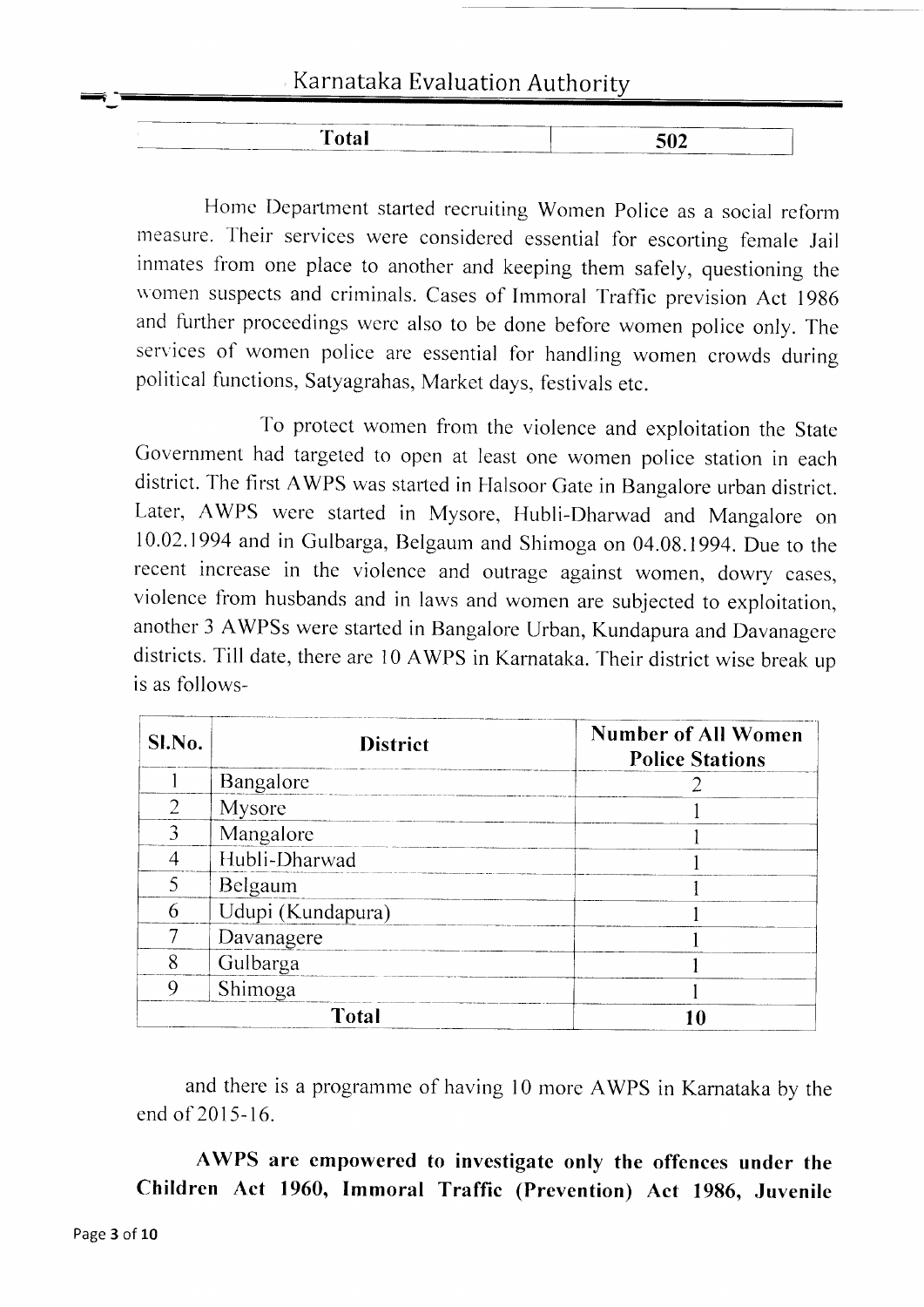### Justice Act 1986, Dowry Prohibition Act 1961 and offences under sections 304B, 312 to 318, 341 to 348, 354, 357, 358, 363 to 373, 376 to 376 D and 493 to 498A of the Indian Penal Code 1860.

The numbers of crimes against women registered in these 10 AWPS in 2012 and 2013 is as follows-

| Sl.No. | Details of                    | Year |      |
|--------|-------------------------------|------|------|
|        |                               | 2012 | 2013 |
|        | Number of Complaints          | 955  | 1326 |
|        | Cases solved                  | 904  | 949  |
|        | Highest solving (Mangalore)   | 212  |      |
| 4      | Lowest solving (Halsoor Gate) |      | 305  |
|        |                               | 143  |      |

The expenditure incurred for all these police stations is Head of Account 2055-00-108-0-01 & 2055-00-800-0-01.

The staff strength and other requirements of these police stations is as under:

| Sl. No | Sanctioned           | Bangalore<br>(Urban) | Mysore $\&$<br>Mangalore, | Gulbarga,<br>Belgaum and |
|--------|----------------------|----------------------|---------------------------|--------------------------|
|        | Circle Inspector     |                      | Hubli-Dharwad             | Shimoga                  |
|        | Police Sub-inspector |                      |                           |                          |
|        | Assistant Police Sub |                      |                           |                          |
|        | inspector            |                      |                           |                          |
|        | Head Constable       |                      |                           |                          |
|        | Police Constables    | 24                   | 24                        |                          |
| 6      | APC (Driver)         |                      |                           | 24                       |
|        |                      |                      |                           |                          |

| Vehicles and other    | Nos. | Gulbarga/Belgaum, |  |
|-----------------------|------|-------------------|--|
| requirements<br>Jeeps |      | Shimoga           |  |
| Matador Van           |      |                   |  |
| Scooters              |      |                   |  |
| Telephone             |      |                   |  |
| Wireless Sets         |      |                   |  |
|                       |      |                   |  |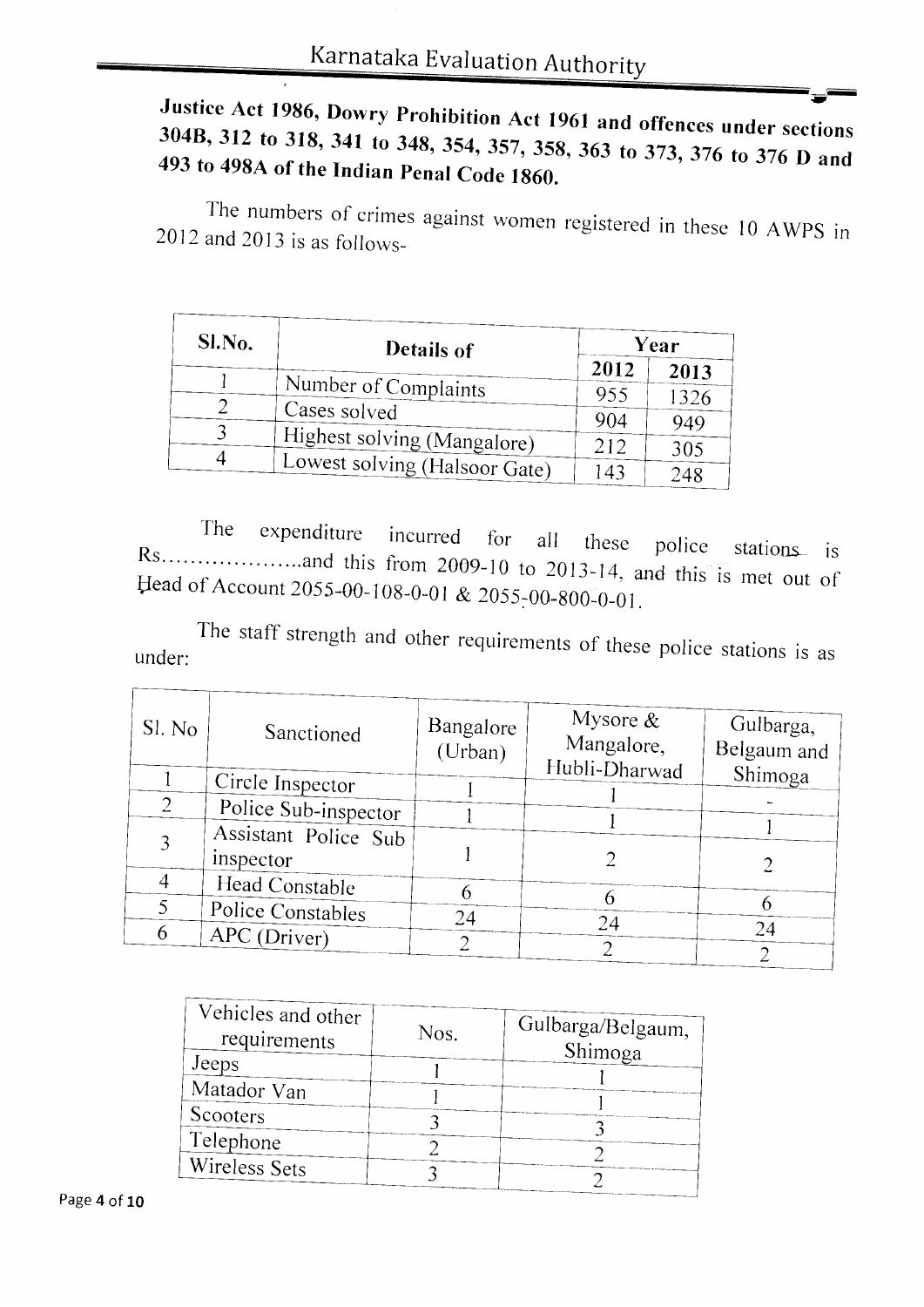### Karnataka Evaluation Authorit

| Walki Talkie.      |        |       |
|--------------------|--------|-------|
| Stationery (worth) | 30 OOO | 30 AC |
|                    |        |       |

### 3. Evaluation Scope, purpose and objectives:

The scope of the study is confined to 9 districts of the State where the ten AWPS are functioning. The purpose of the study is to know about adequacy of AWPS across the State in view of increasing violence and atrocities against women. The objective is also to know whether the objectives with which the AWPS were started have becn achieved. Are conditions and facilities in AWPS adequate enough to discharge all functions allotted to them? Are the AWPS discriminated vis a vis conventional Police Stations? It also aims to elicit suggestions from stake holders, support organizations (NGOs) and general public for better and effective functioning of AWPS so that cases are solved and timely justice is delivered to victim women.

### 4. Evaluation Questions (inclusive not exhaustive):

- l. What are the personnel available in AWPS against the sanctioned staff strength provided in Government of Karnataka order nos. HD149 POP 1993, dated 10.02.1994 and HD 266 POP 1992, dated 04.08.1994? Are the vacancies more than that existing in conventional Police Stations? What is the commitment of the Police department to fill up vacancies in AWPS?
- 2. What is the infrastructure provided to each AWPS against that sanctioned by Government of Karnataka order nos. HD 149 POP 1993, dated 10.02.1994 and HD 266 POP 1992, dated 04.08.1994? What is the present condition of the infrastructure?
- 3. FIow are AWPS located with regards to ease of accessibility, visibility, type of building in which it is housed, the state of maintenance of the building etc. compared with usual police Stations in the vicinity?
- 4. What is the average number of conventional police stations within the territorial jurisdiction of one AWPS? What is the average extent and population an AWPS serves?
- 5. Does the fact that AWPS can deal with certain types of offences (details highlighted in background inforrnation before) only cause any difficulty or hurdles in the investigation of offences booked in AWpS?
- 6. Is any special training in gender sensitization, case laws and best practices in investigations of the offences they are empowered to deal with specifically provided to the personnel posted to AWPS? If not, is it hindering their functioning in any way?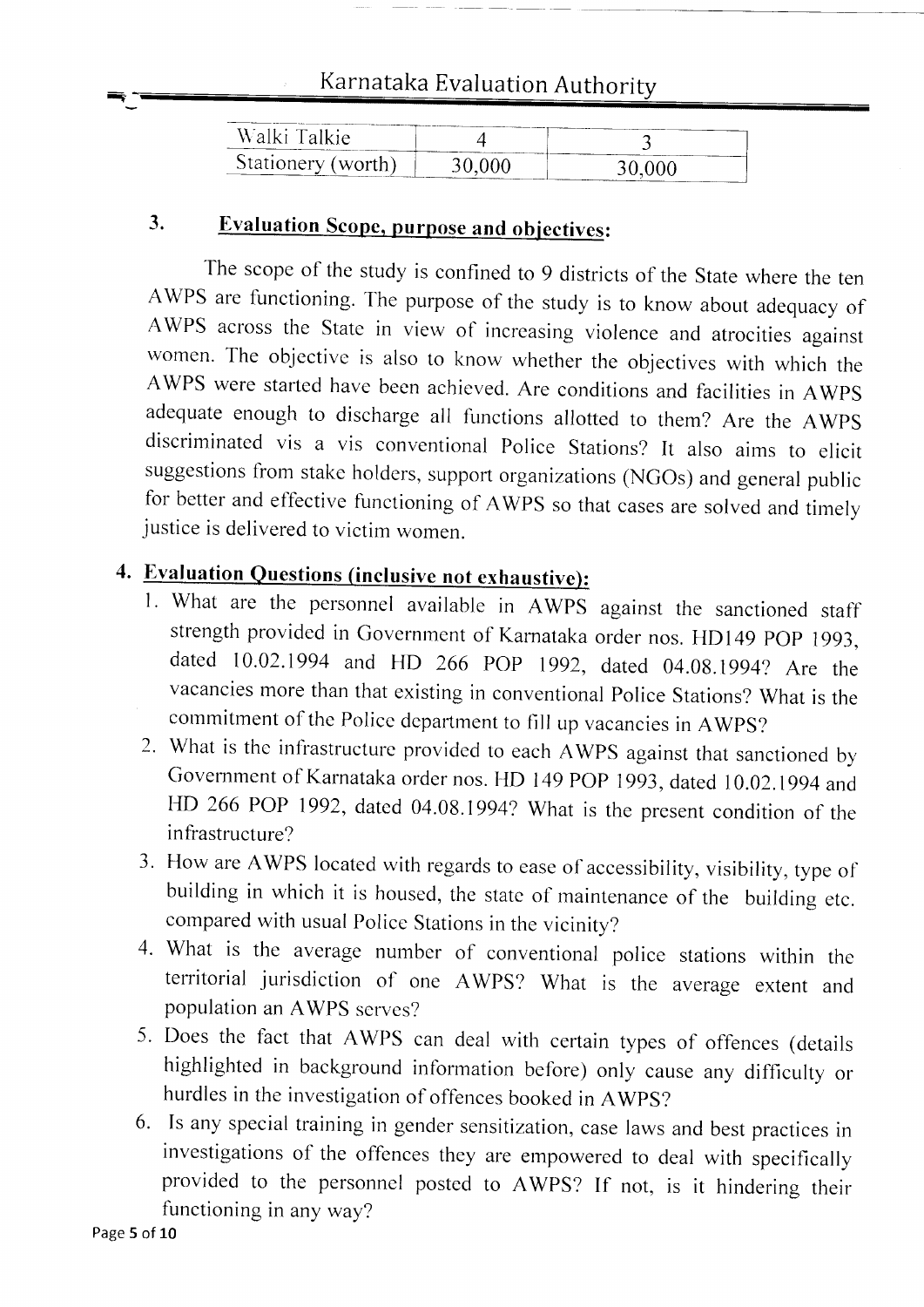- 7. What is the year wise, AWPS wise type of crime wise data for the years 2009 to 2013? How many of these year wise, AWPS wise type, crime wise are taken cognizance of directly, and how many are referred cases? What is the
- 8. By interviewing women staff of AWPS who have earlier worked in conventional police stations, it may be deduced and reported as to whether women police prefer to work in AWPS or conventional police stations. The points in favour and against in both types of police stations may be given?
- 9. What is the level of confidence, preparedness and ability in Police Officers<br>and Officials of AWPS with regards to tackling the crimes they are<br>empowered to take cognizance of and in reaching the scene of crime or the<br>p
- 
- ILAre AWPS more women friendly and serve women better than conventional police stations?
- l2.What is the level of awareness of existence of AWPS in the citizens of Karnataka?
- 13. Whether it will be useful, correct and better that AWPS are made at par with conventional police stations in terrns of giving them all functions of conventional police stations?
- 14. Tamilnadu is a neighboring state which has the largest number of AWPS in the Country. Are AWPS there different form Karnataka? If yes, what are the differences between AWPS of the two States? What lessons can be learnt

## 5 Sampling and Evaluation Methodology:

There is no sampling provided for the AWPS of Karnataka as all AWPS are to be studied.

In case of Tamilnadu AWPS to be studied for answering evaluation question 10, at least 4 AWPS may be studied. If there are rural and urban AWPS in Tamilnadu, at least 2 AWPS from rural and 2 from urban should be studied.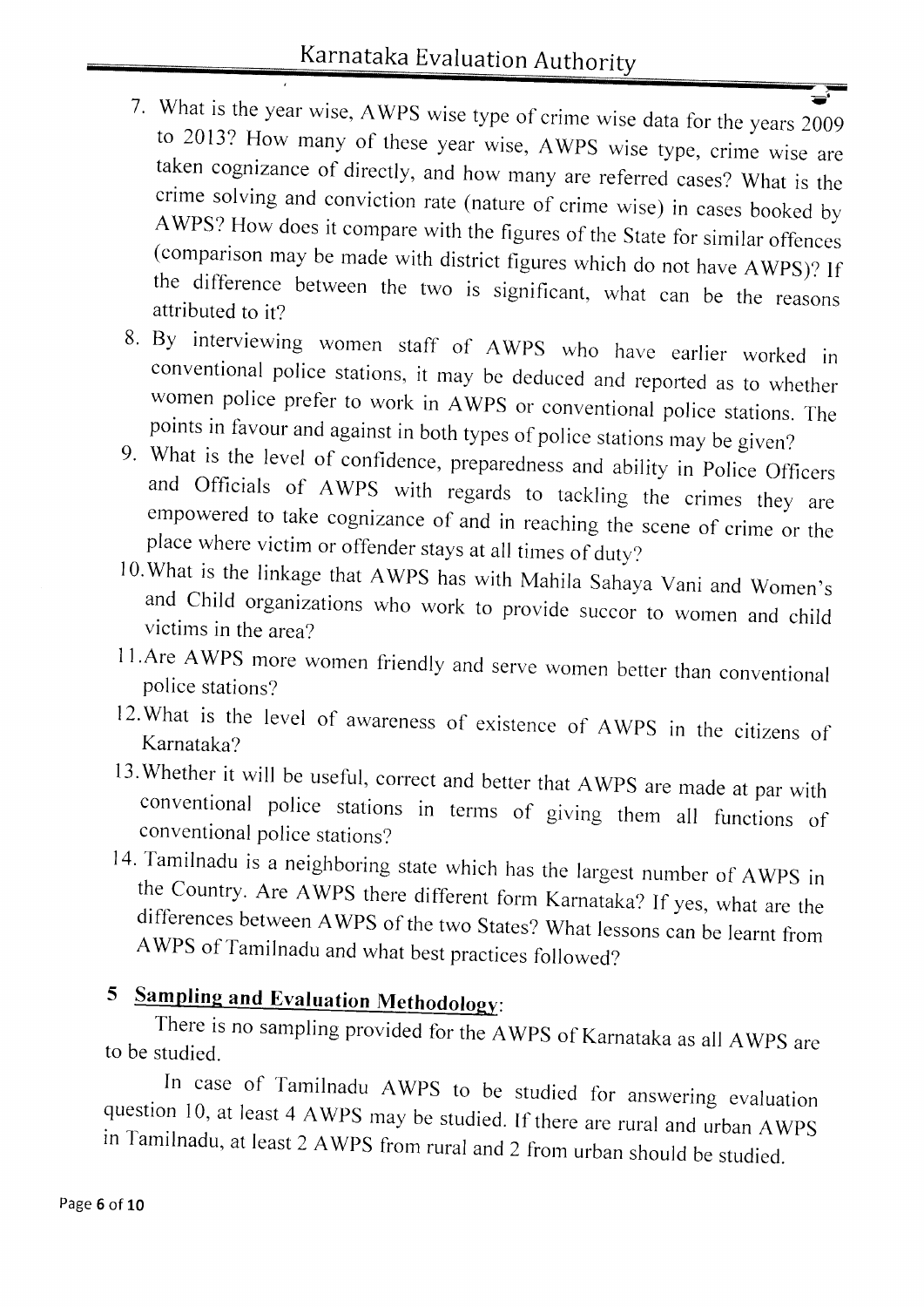The first four evaluation questions, the last sub-question of the fifth evaluation question and the ninth need to be answered by collection of data and the personal interview of the Station House Officer and the Officers who investigate offences.

In answering evaluation question 6, more constables and head constables need to be interviewed personally. The seventh evaluation question should be answered by conducting Focused Group Discussion (FGD) with staff of AWPS.

fhe seventh evaluation question needs to be answered by conducting FGDs with women living in the jurisdiction of the AWPS. Personal interviews should be done with those women who have been complainants for cases in AWPS. Her experience of what happened in the AWPS, what was the approach and behavior of AWPS staff towards her, whether they registered an FIR without hassles and delay or happened only after some person deemed powerful in the locality intervened, how the casc was investigated and final report given etc needs to converted into writing and analyzed. The Consultant Evaluation Organization can look into the report titled "People-friendly Police Practices in Karnataka: A case study in Gender Sensitization of Police Personnel" done by UNICEF and CSCS, Bangalore.

#### 6 Deliverables and time schedule:

The Consultant Evaluation Organization should complete the study in 4 months time excluding the time taken for approval. They are expected to adhere to the following timelines and deliverables or be quicker than the follows.

| a. Work plan submission    | : One month after signing the agreement.  |
|----------------------------|-------------------------------------------|
| b. Field Data Collection   | : 1.50 months from date of work plan      |
|                            | approval.                                 |
| c. Draft report Submission | : One month after field data collection.  |
| d. Final Report Submission | $: 1/2$ month from draft report approval. |
| e. Total duration          | $: 4$ months.                             |

#### 7 Oualifications of the consultants and method of selection:

Consultants should have and provide details of evaluation team members having technical qualifications/capability as below-

- i. A legal Advocate/retired Law Graduate with at least five years experience at bar (for both cases),
- ii. An expert of Gender issues,
- iii. Statistician, and,
- iv. Data collection research assistants.

---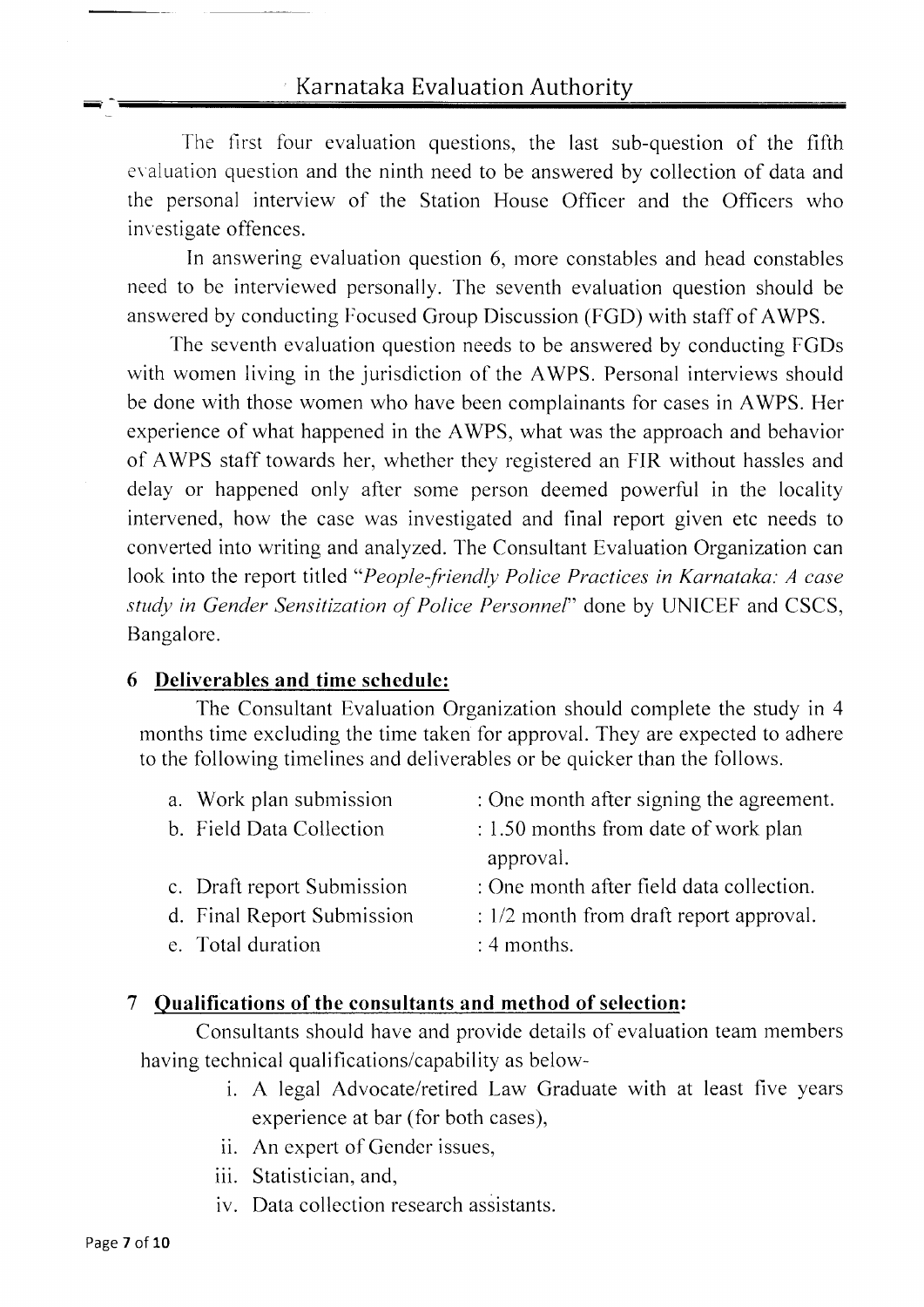Since the study involves inspection and conversation with women primarily, the personnel mentioned at serials ii and iv have to be women only, and in such numbers that the evaluation is completed within the scheduled time prescribed by the ToR.

Consultants not having these number and kind of personnel will not be considered as competent for evaluation.

## 8 Qualities Expected from the Evaluation Report

The following are the points, only inclusive and not exhaustive, which need to be mandatorily followed in the preparation of evaluation report:-

- 1. By the very look of the evaluation report it should be evident that the study<br>is that of the Karnataka Evaluation Authority (KEA) which has been done by<br>the Consultant. It should not intend to convey that the study was
- fancy fonts and styles.
- 3. The Terms of Reference (ToR) of the study should form the first Appendix or Addenda of the report.
- 4. The results should first correspond to the ToR. In the results chapter, each question of the ToR should be answered, and if possible, put up in a match the pair's kind of table, or equivalent. It is only after all quest
- measure of the quality of evaluation. Evaluation has to be done with <sup>a</sup> purpose to be practicable to implement the recommendations. The practicable recommendations should not be lost in the population maze of general recommendations. It is desirable to make recommendations in the report as fol

### (A)

can say a year or so. These may not be more than five in number. These should be such that it be acted upon without major policy changes and expenditure, and within

#### (B) Long Term practicable recommendations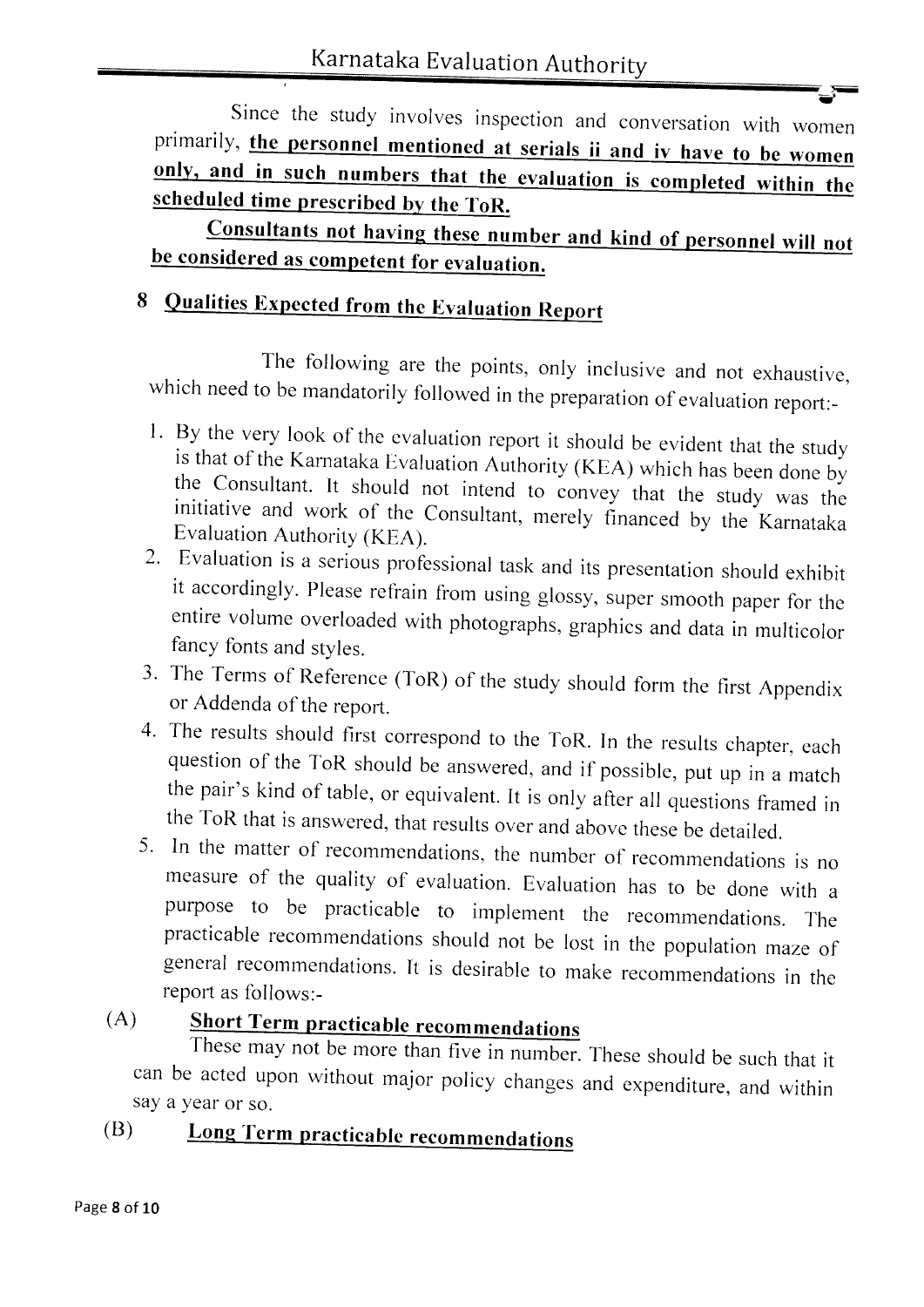Karnataka Evaluation Authority

There may not be more than ten in number. These should be such that can be implemented in the next four to five financial years, or with sizeable expenditure, or both but does not involve policy changes.

#### $(C)$  Recommendations requiring change in policy

There are those which will need lot of time, resources and procedure to implement.

### 9 Cost and schedule of budget releases:

Output based budget release will be as follows-

- a. The first installment of Consultation fee amounting to 30% of the total fee shall be payable as advance to the Consultant after the approval of the inception report, but only on execution of a bank guarantee of a scheduled nationalized bank valid for a period of at least 12 months from the date of issuance of advance.
- b. The second installment of Consultation fee amounting to 50% of the total fee shall be payable to the Consultant after the approval of the Draft reporl.
- c. The third and final installment of Consultation fee amounting to  $20\%$  of the total fee shall be payable to the Consultant after the receipt of the hard and soft copies of the final report in such format and number as prescribed in the agreement, along with all original documents containing primary and secondary data, processed data outputs, study report and soft copies of all literature used to the final report.

Taxes will be deducted from each payment as per rates in force. In addition, the evaluating agency/consultant is expected to pay services tax at their end.

#### l0 Contact person for further dctails:

Shri. Kamal Pant. IG No.22213431 & Sri. Ravindra telephone no. 22942885 (mobile no. 9448484614) will be the contact persons for giving information and details for this study.

### The entire process of evaluation shall be subject to and conform to the letter and spirit of the contents of the government of Karnataka order no.  $PD/8/EVN(2)/2011$  dated 11 th July 2011 and orders made there under.